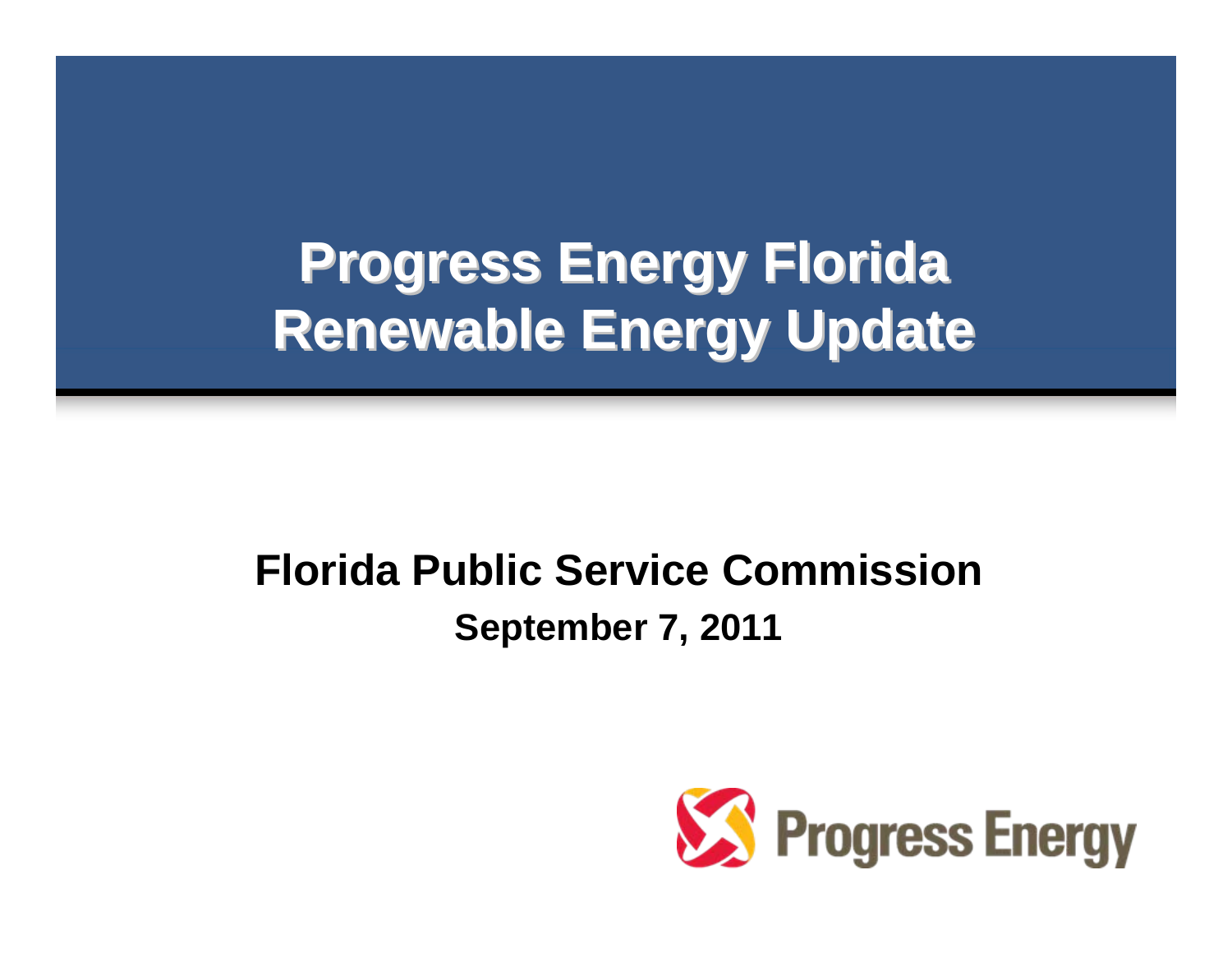### **PEF's Balanced Solution for the Future**

- Cost-Effective Alternative and Renewable Energy Sources Should Play a Role in Developing a Balanced Energy Future
	- ▪Energy efficiency
	- $\Box$ Modernize existing resources
	- ▪Renewable/Alternative energy sources

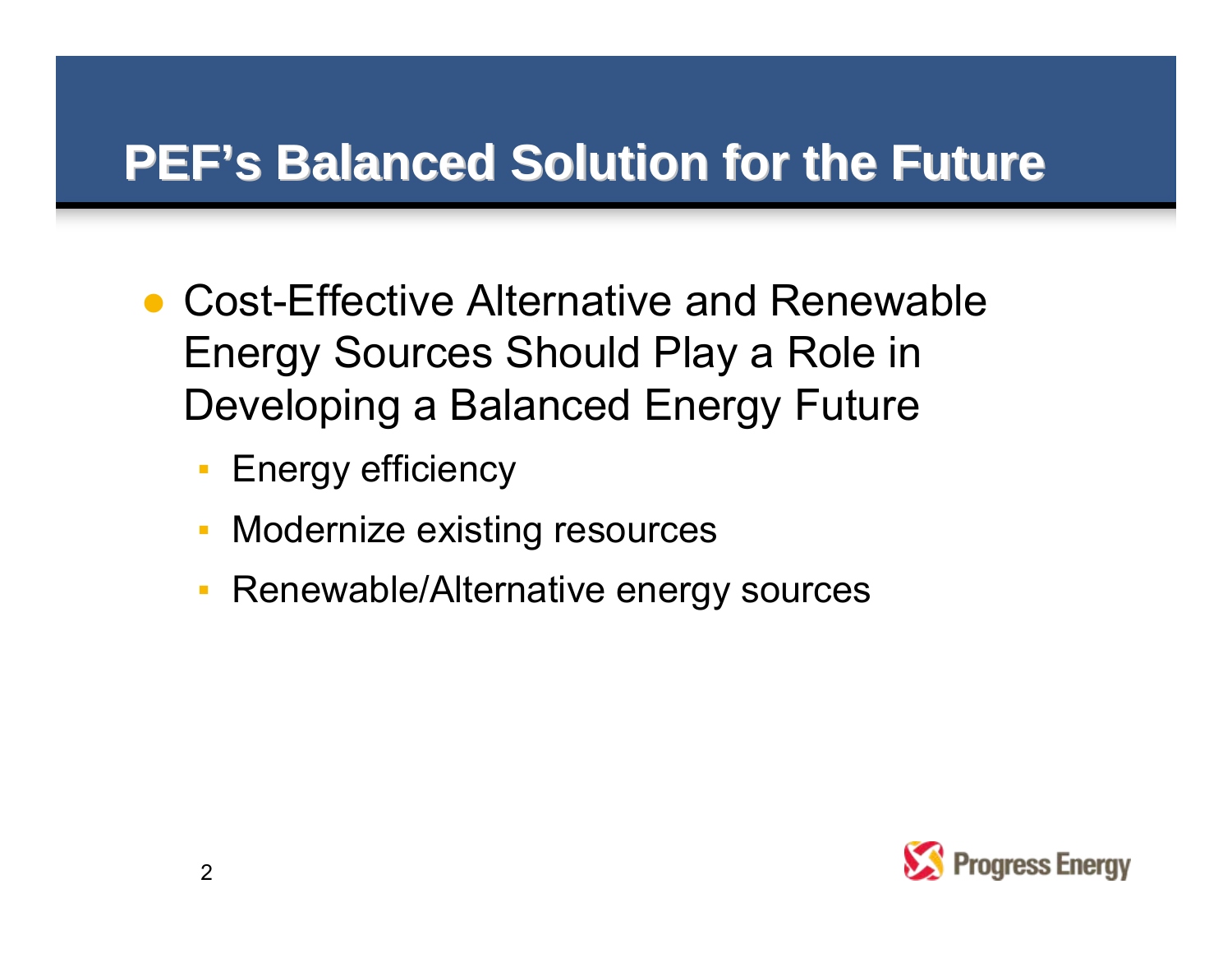### **PEF is Committed to Cost-Effective Renewables and Alternative Energy Sources**

● PEF has over 1,500 MW under contract from QFs 682 MW are firm, built and interconnected



**PEF's purchased more Renewable energy in 2010 than of any other Florida utility**

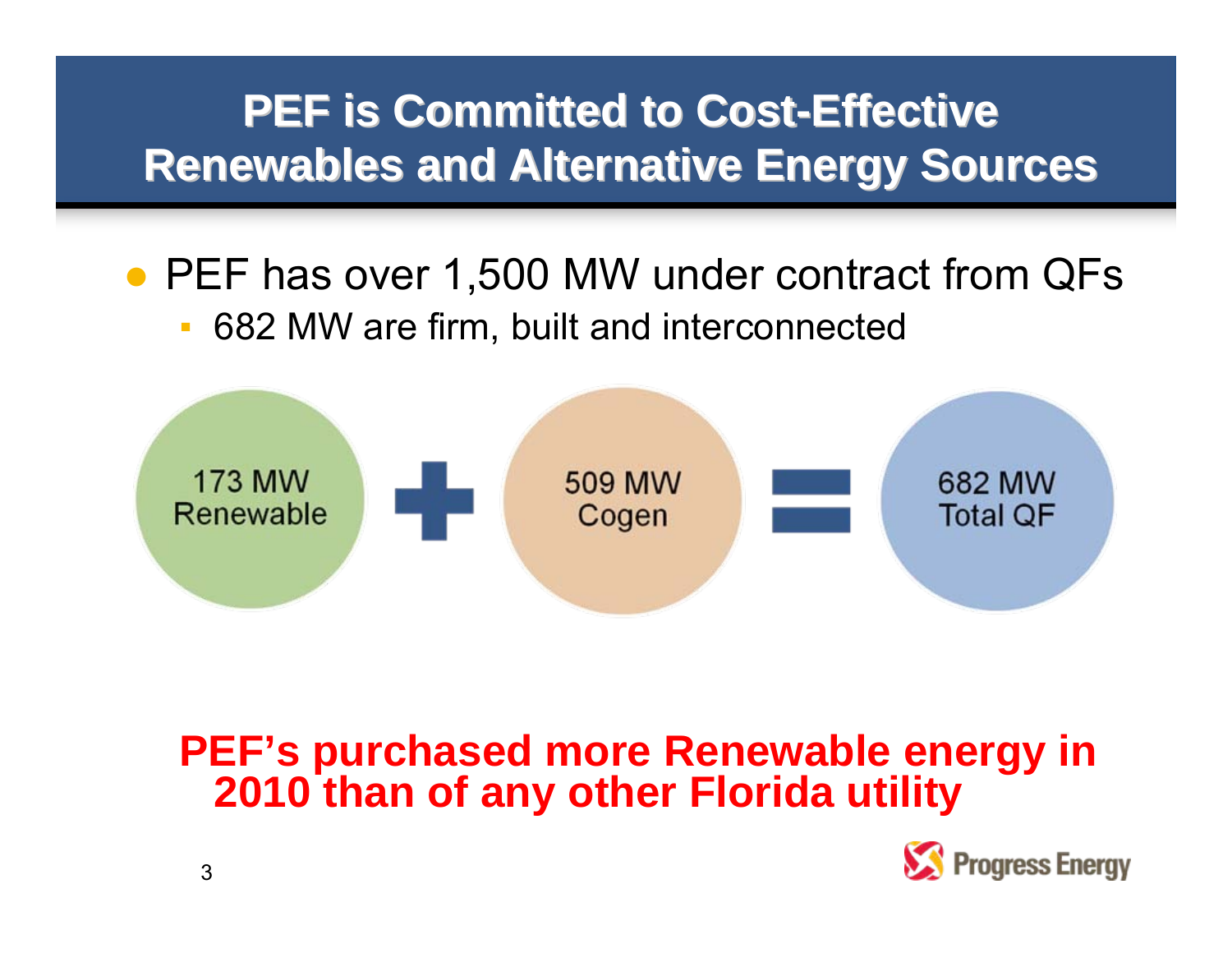## **PEF's Renewable Resources s Renewable Resources**

● 378 MW of firm renewable energy under contract

- 173 MW in operation
- ▪145 MW approved and under development
- 60 MW executed and Docketed for FPSC review
- Four renewable suppliers have executed as-available agreements

### **PEF's Renewable capacity has more than doubled since 2009**

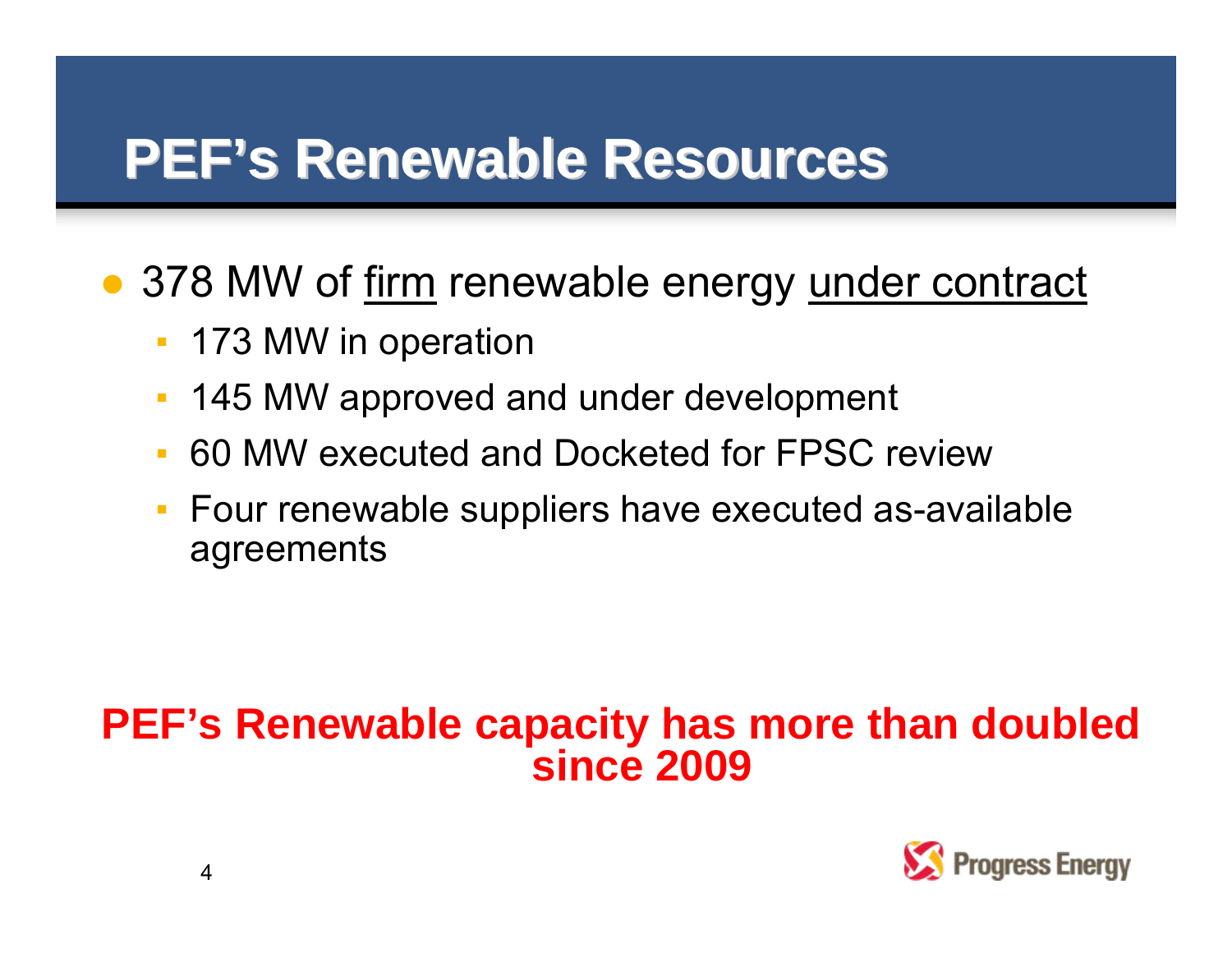# **PEF's Request for Renewables (RFR)**

- PEF Maintains an Open "RFR"
- ● The Open RFR allows for:
	- ▪A Renewable Contact Database
	- ▪Understanding Renewable Project requirements
	- ▪Sharing PEF's requirements
- Targets In-State Renewable Energy Sources

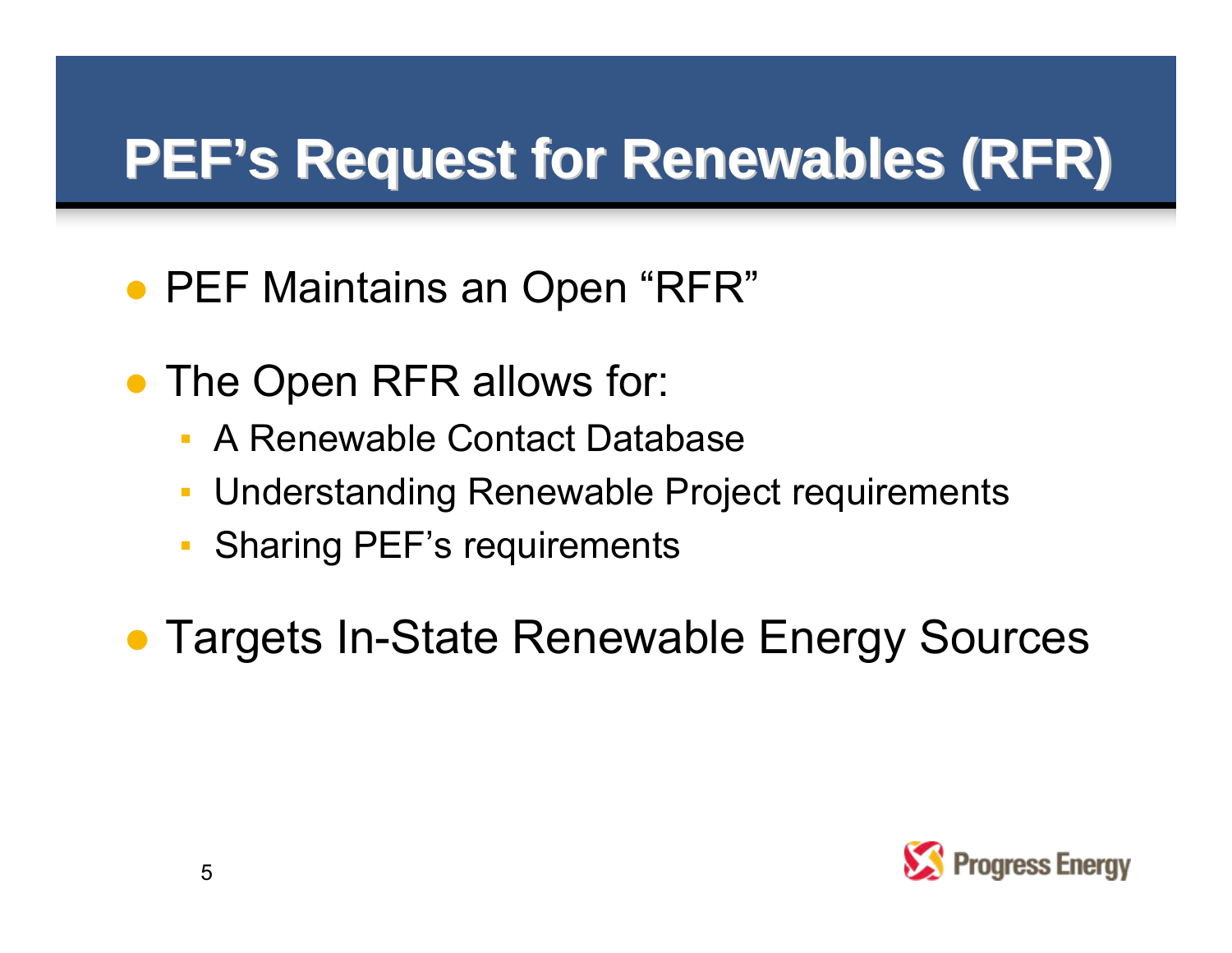### **PEF's Renewable Project Development**

- Characteristics of Viable Large Utility-Scale **Projects** 
	- ▪Straight forward technology
	- ▪Financing expertise
	- ▪Interconnection ability
	- $\mathbb{R}^n$ Permitting and public affairs
	- ▪Ability to operate and perform

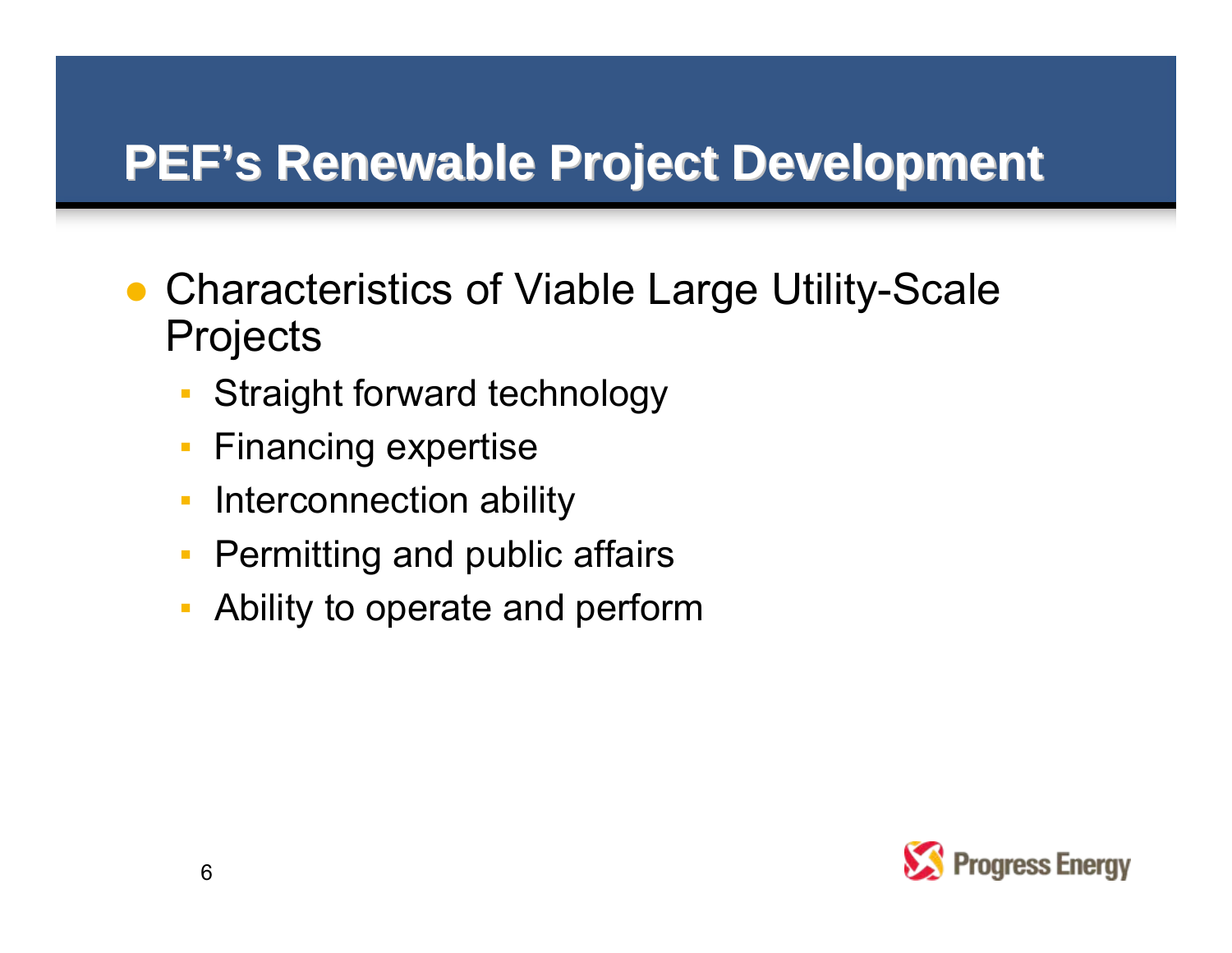### **PEF's Renewable Project Progression**

- ● Meaningful information to measure progress includes:
	- $\mathbb{R}^2$ Real Estate Acquisition
	- ▪Grid Interconnection
	- **Permitting**
	- ▪**Deposits**

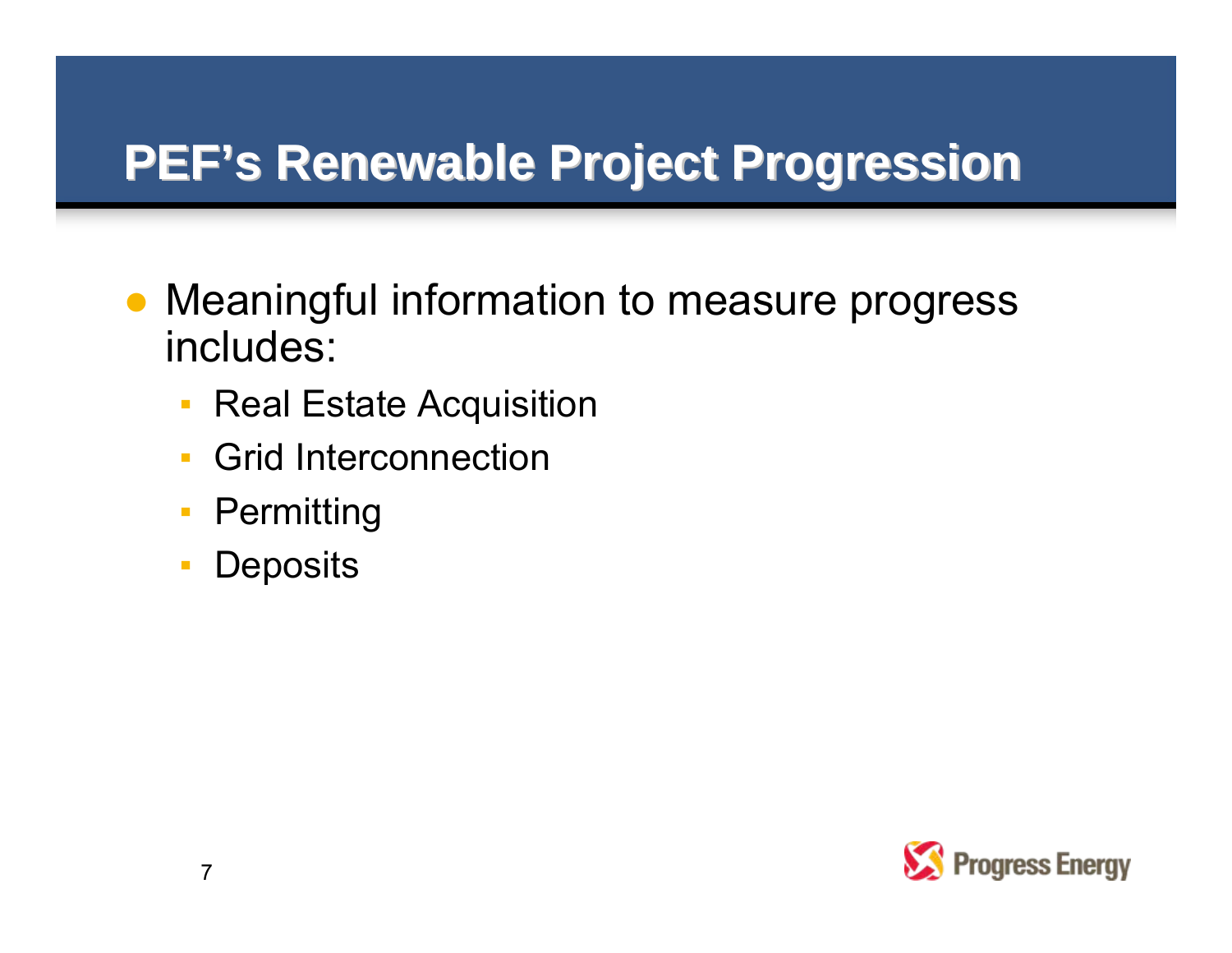## **PEF's Solar Contracts - Update**

- As-Available Tariff-type contracts are Non-firm
- Two suppliers have executed solar contracts
	- National Solar (~400 MW)
	- Blue Chip Energy (~50 MW)

### **PEF has more solar under contract than any other Florida utility**

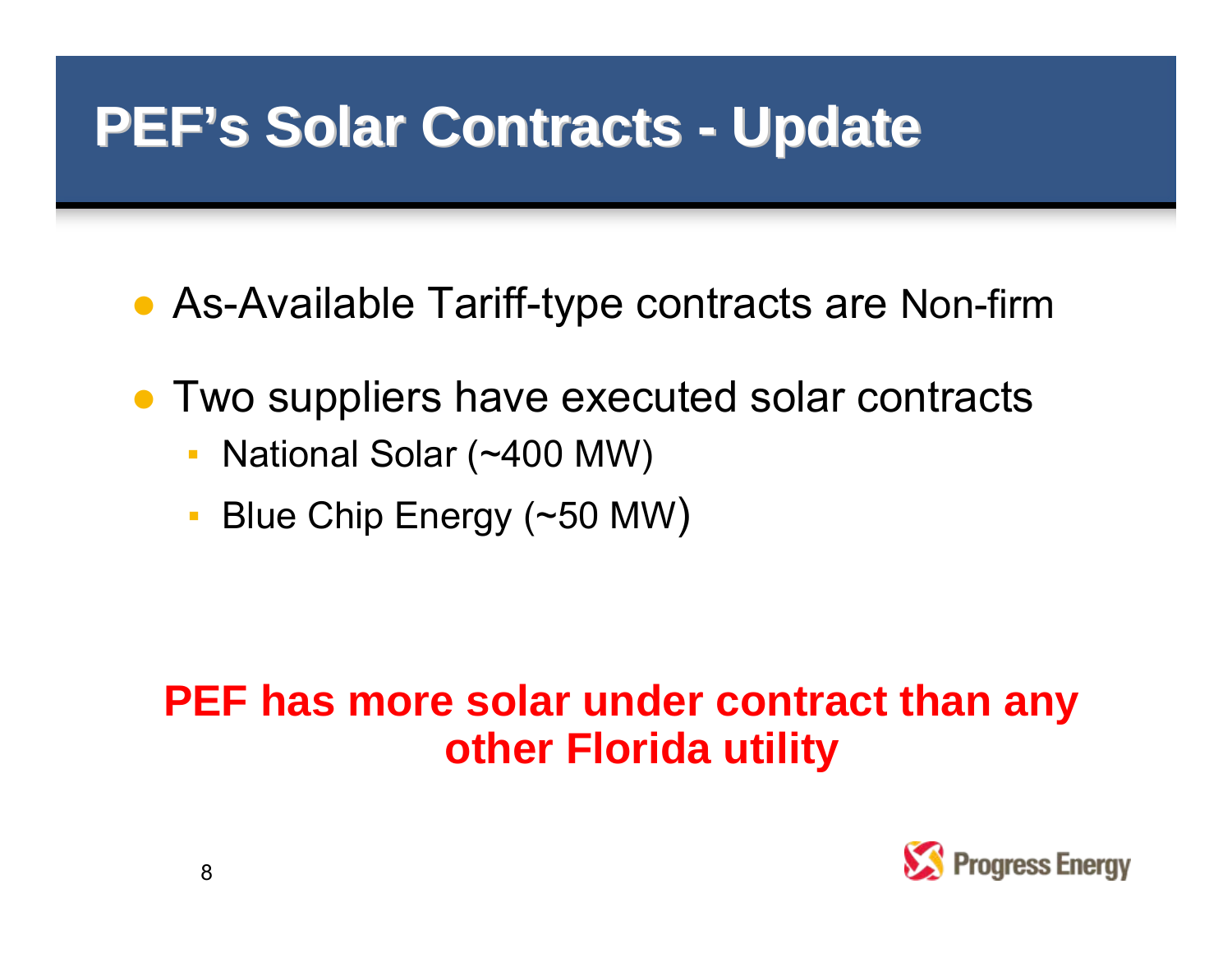# **National Solar – Status Update**

- $\bullet$  Nine Solar As-Available contracts
	- $\blacksquare$  Land broker and Short List of Counties
		- •Gadsden, Hardee, Osceola, Suwannee
	- ▪Hardee County land purchase, (~400 MW)
- Facilities are expected to be on-line by the end of 2014
- $\bullet$  Hansel Phelps Construction Co. is under contract for the design, construction and O&M of the facilities
- Established financing relationships with multiple large US commercial banks

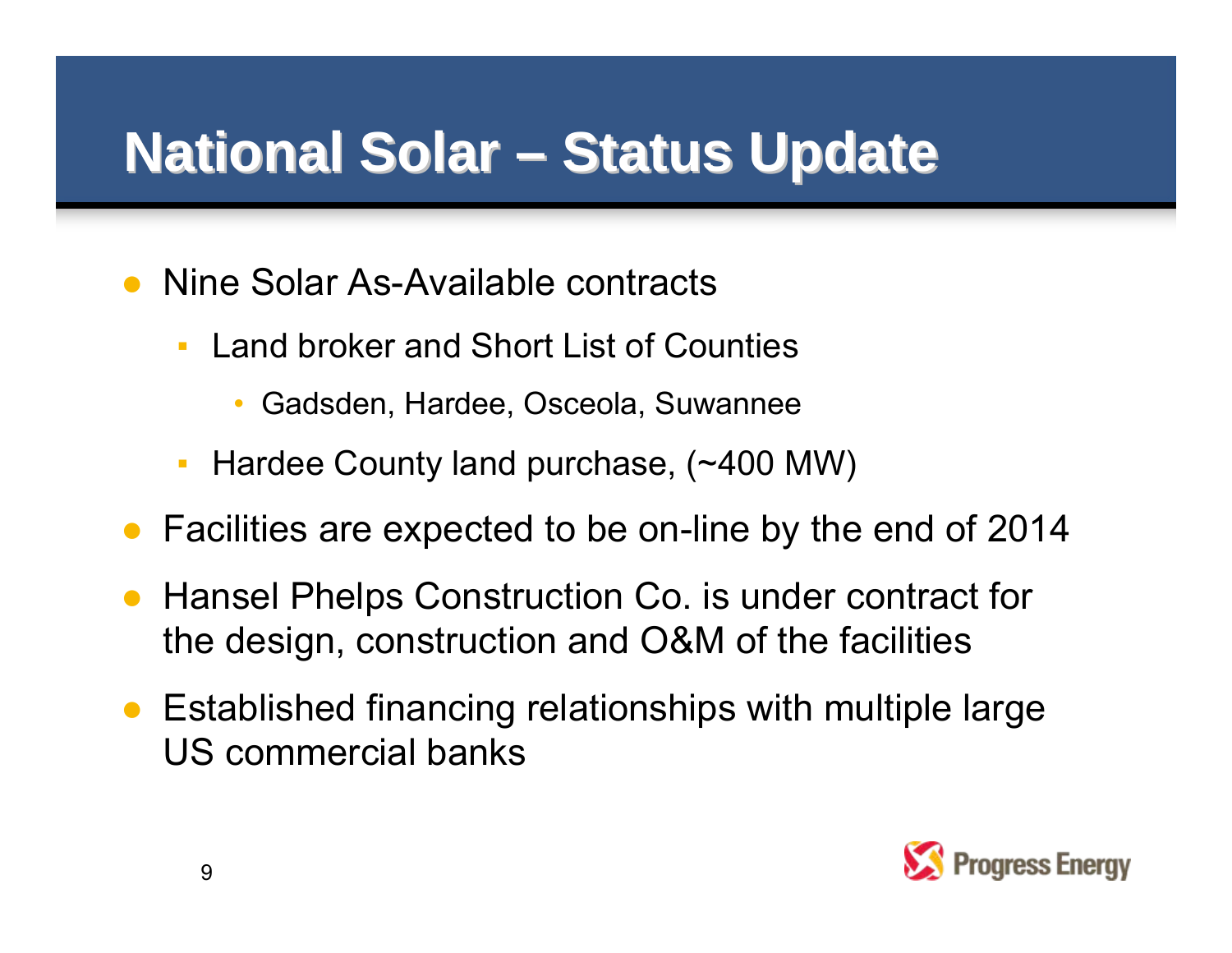# **Blue Chip Energy - Status Update**

- ●Two Solar As-Available contracts
- ● Rinehart Facility, Seminole County – (~10 MW)
	- $\Box$ Located at solar panel manufacturing plant in Lake Mary
	- $\overline{\phantom{a}}$ Installed 1.2 MW on roof top; utilizing Net Metering Tariff
	- ▪Remaining 8 MW will be ground mounted



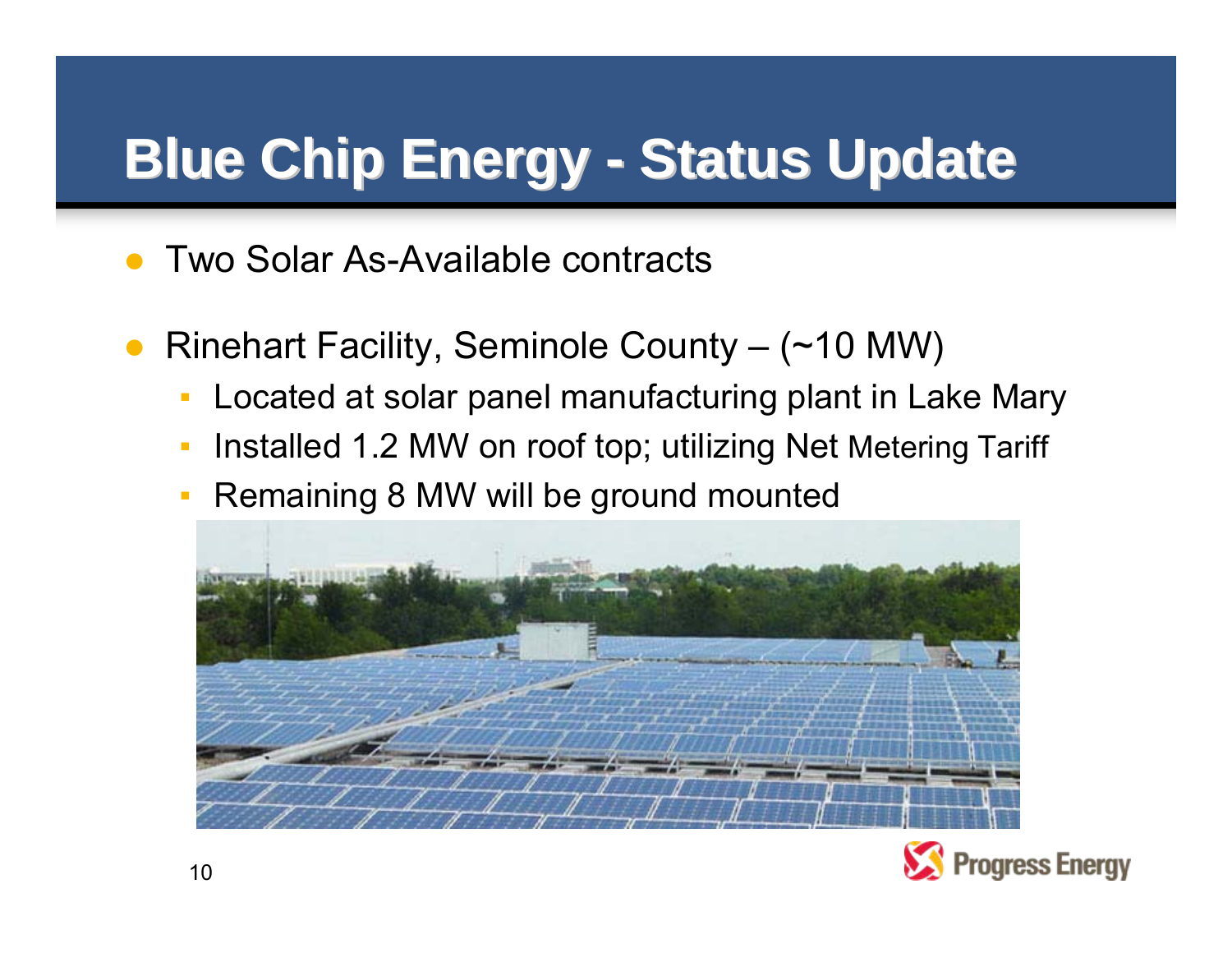#### **Blue Chip Energy – –Status Update, Cont. Status Update, Cont.**

- ● Sorrento Facility, Lake County (~40 MW)
	- ▪Land purchased
	- $\mathbb{R}^n$ Zoning completed
	- ▪System Impact Study is underway
	- $\Box$ Anticipated ground breaking 3Q 2011
- $\bullet$ Blue Chip Energy will act as EPC contractor
- ● Self-funded and anticipating DOE's Section 1603 tax credits

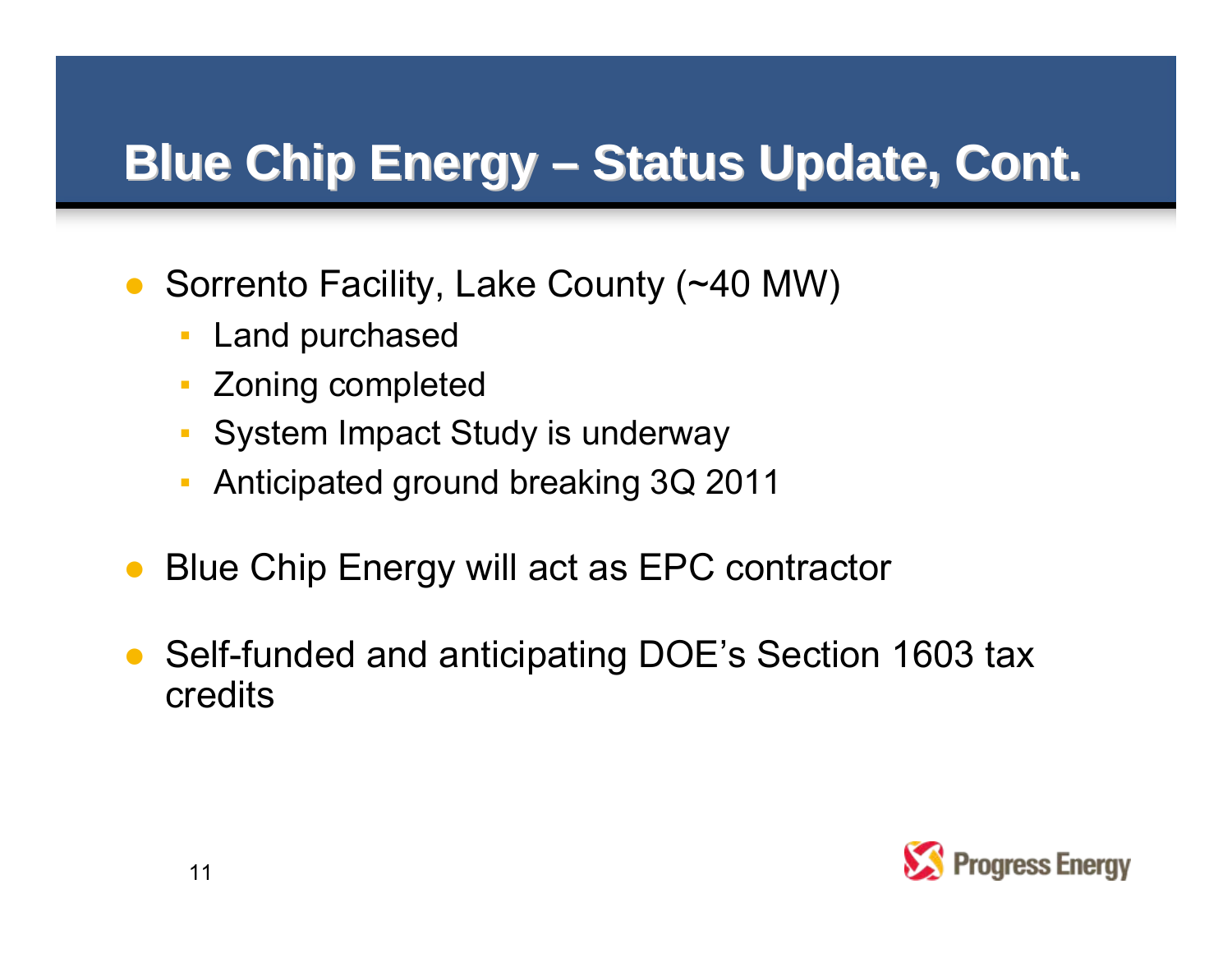# **Blue Chip Energy – Sorrento Facility**



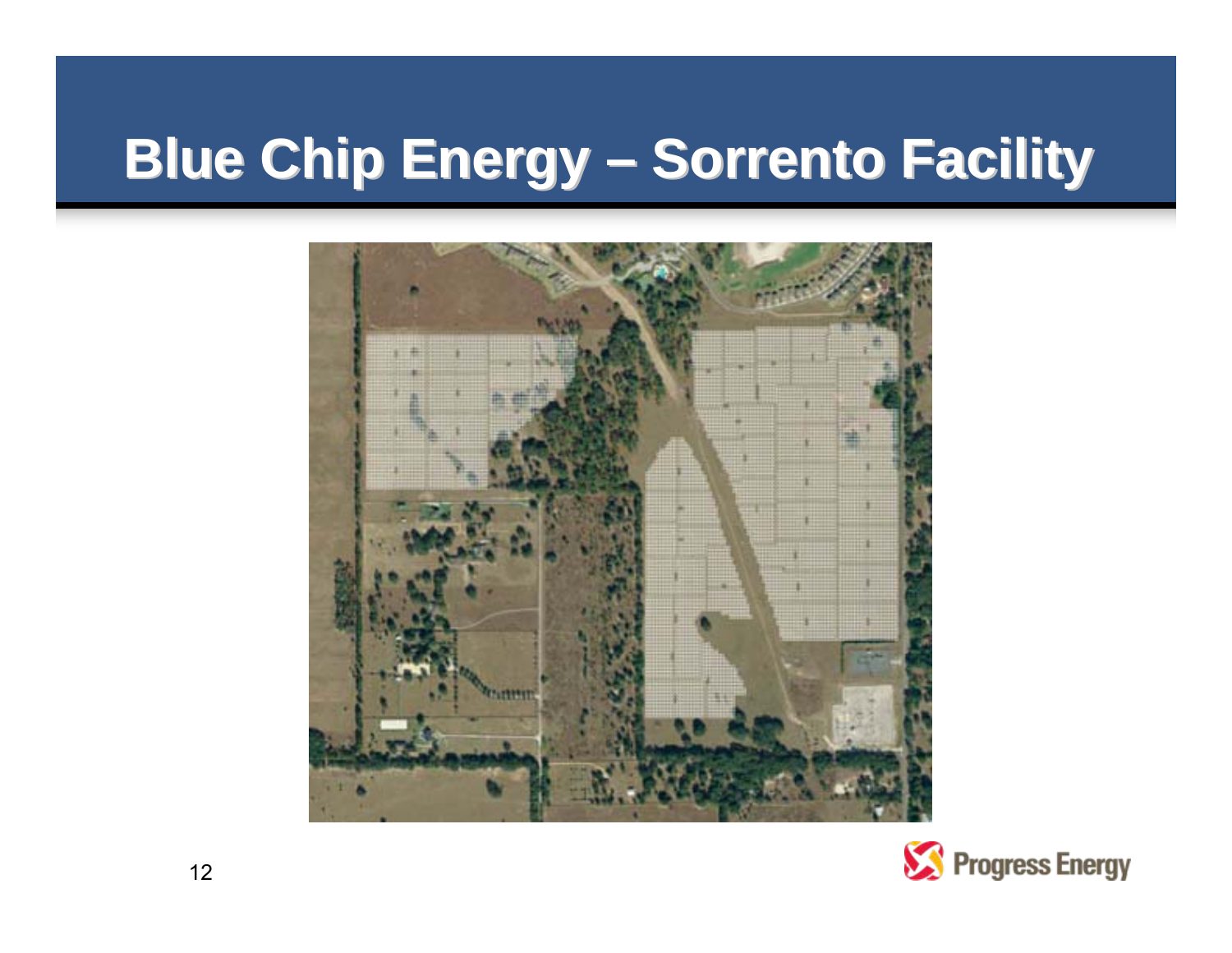# **PEF's Biomass Contracts - Update**

● Biomass facilities delivering renewable energy

- Lake County MSW 12.75 MW
- ▪Metro-Dade County MSW – 43 MW
- Pasco County MSW 23 MW
- $\blacksquare$ Pinellas County MSW – 54.75 MW
- **Ridge Generating Station Waste Wood 39.6 MW**

### **PEF has more Biomass online than any other Florida utility**

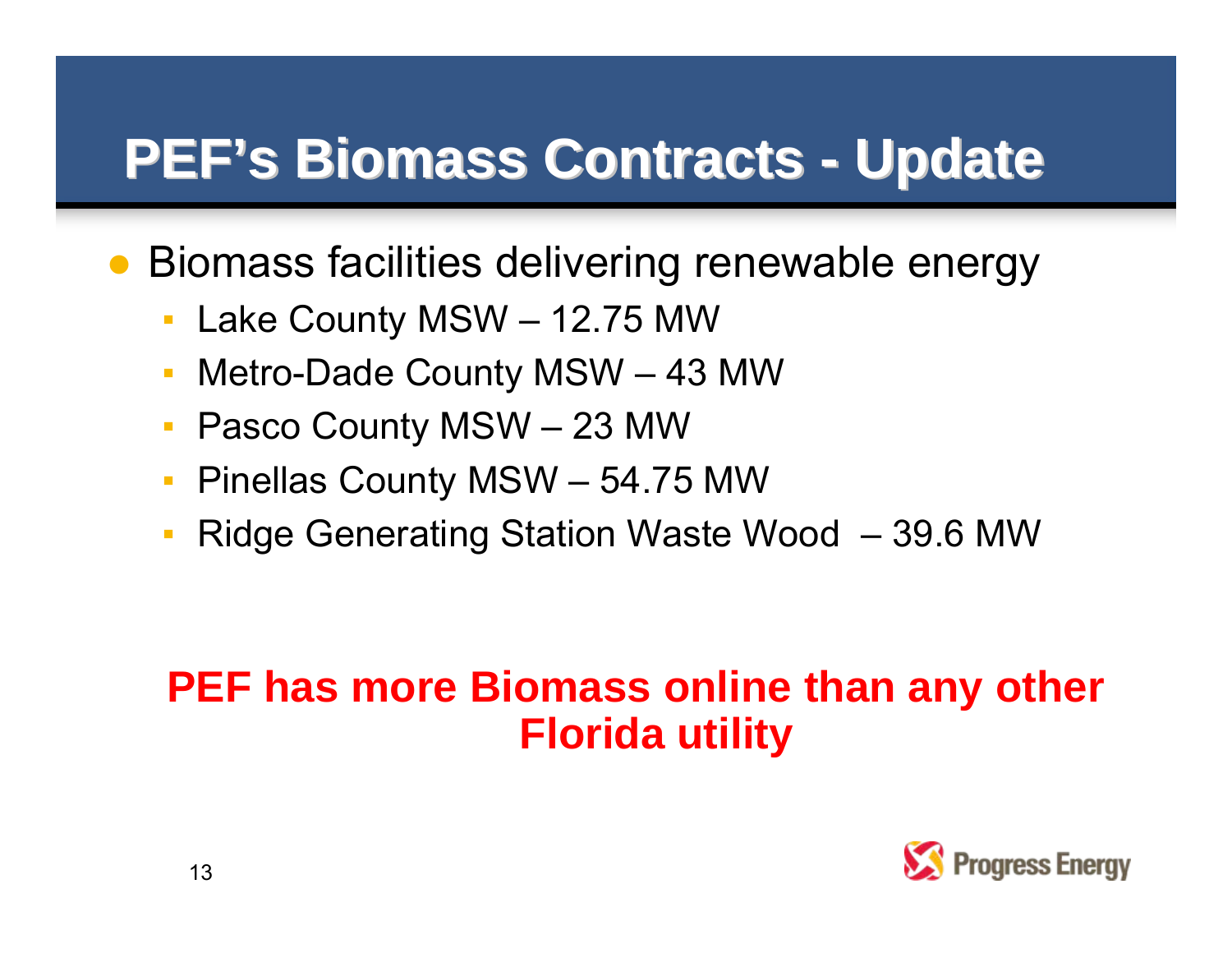# **PEF's Biomass - Update, Cont.**

- Biomass contracts under development:
	- $\blacksquare$ Biomass Gas & Electric – 45 MW
	- FB Energy 60 MW
	- Trans World Energy 40 MW
	- US EcoGen 60 MW

### **PEF has more biomass under development than any other Florida utility**

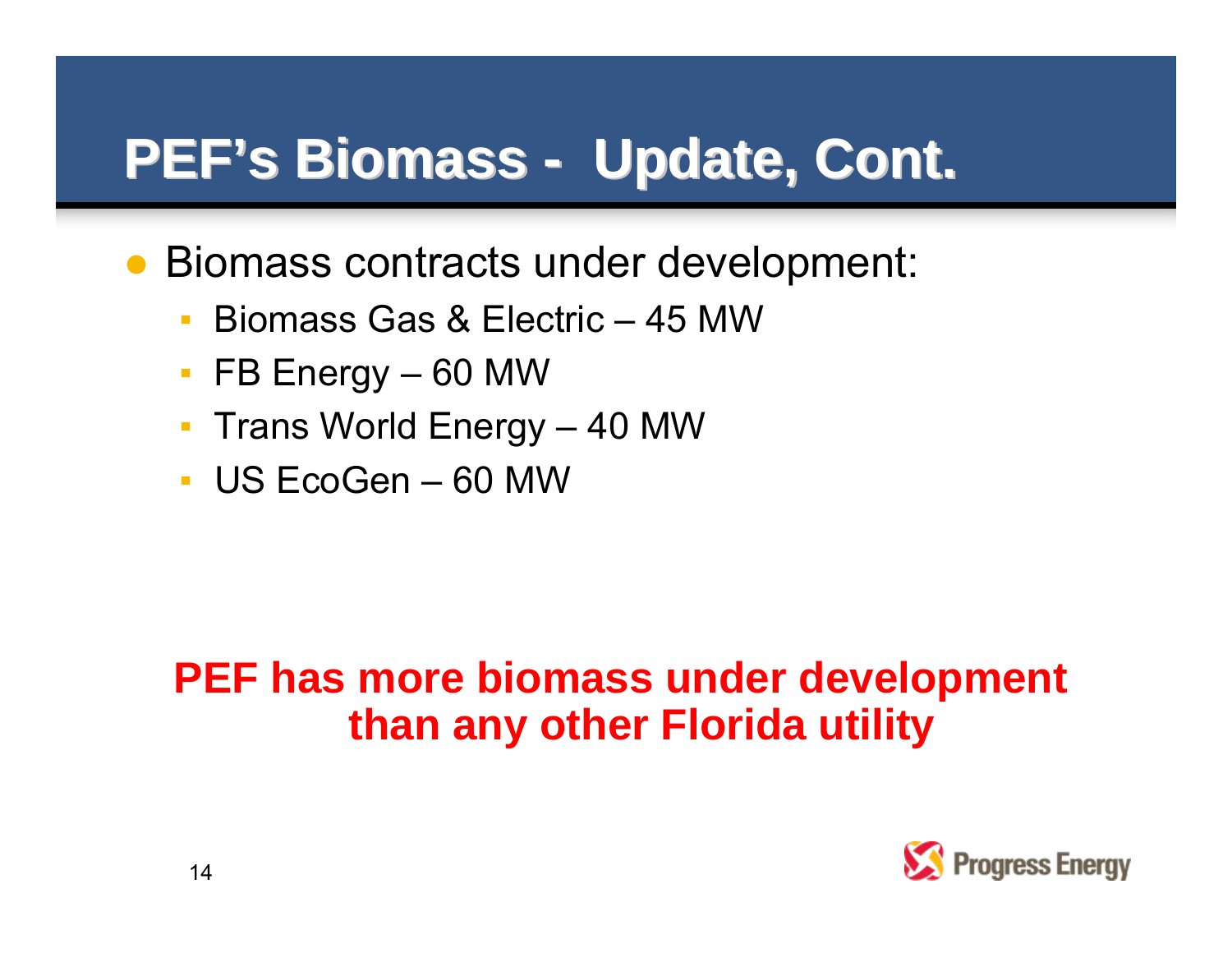### **Biomass Gas & Electric - Status Update**

- $\bullet$ Rentech is new Project owner, NWFREC (45 MW)
- Land has been acquired  $\Box$ Port St. Joe
- $\bullet$ Air permit has been received
- ●Term sheets in place with fuel suppliers, additional contracts expected soon



- ●EPC negotiations underway
- ●System Impact Study near<br>completion

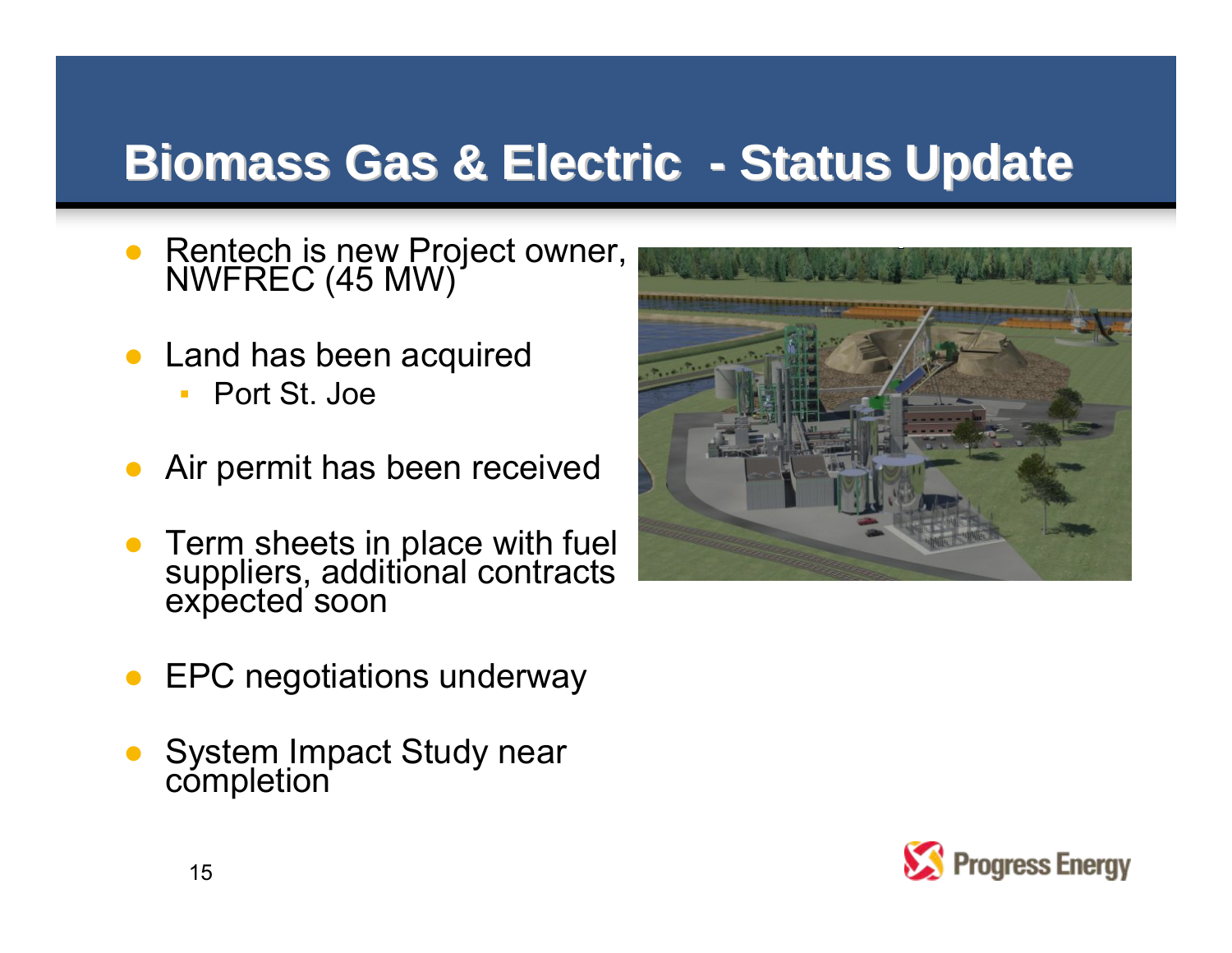#### **Biomass Gas & Electric Biomass Gas & Electric – –Update Cont. Update Cont.**

- ● Financing Challenges:
	- Expected loan guarantees from the DOE under the Section 1705 program
	- $\overline{\phantom{a}}$  DOE gave BG&E the opportunity to move to the Section 1703 program
	- No word has been received from the DOE since May
- Alternative financing structures are being pursued
	- $\mathbb{R}^n$ Term sheet with a Korean investor

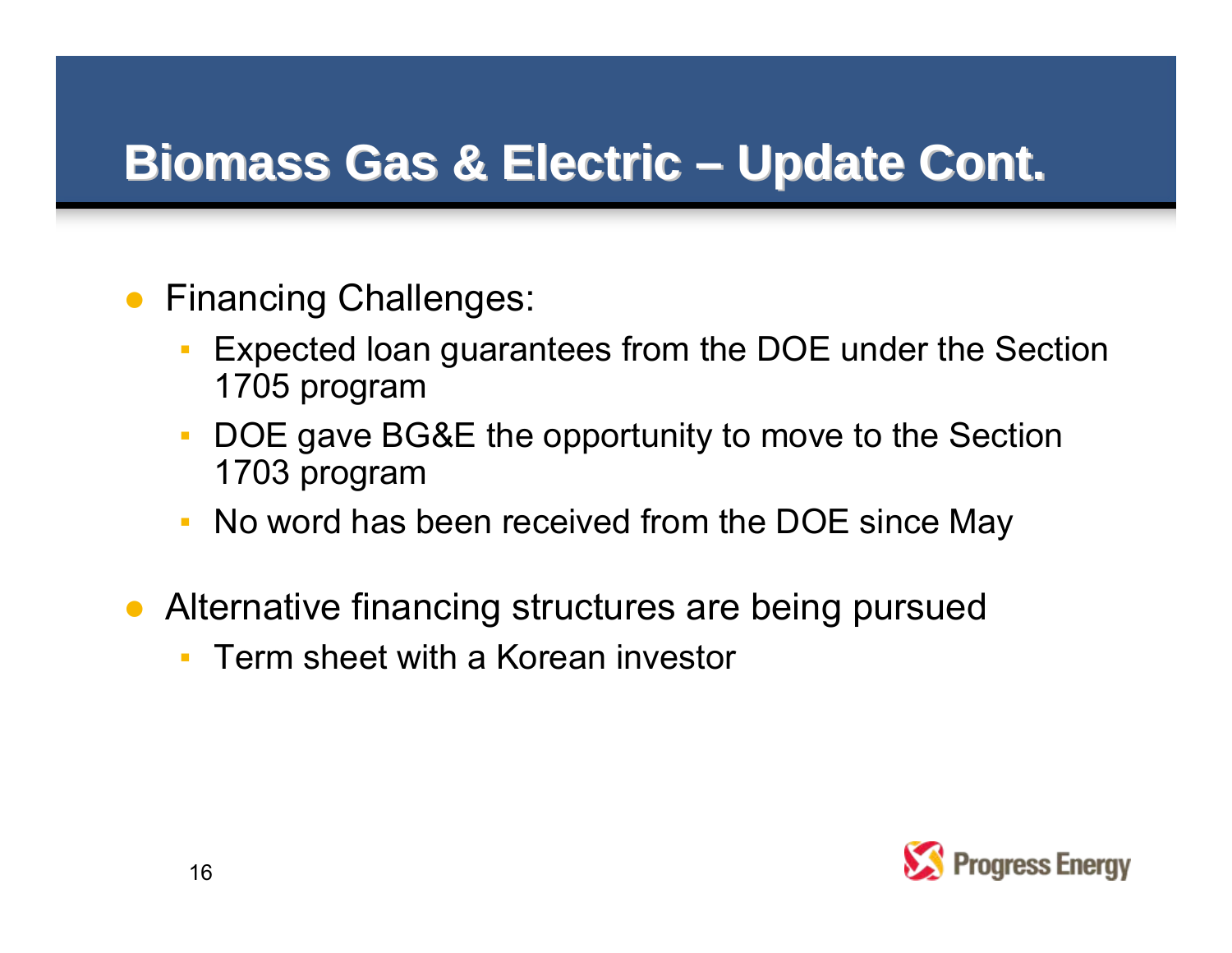# **FB Energy - Status**

- ●60 MW Project
- Land has been acquired
- Permitted in underway
- EPC contractor has been identified
- Financing negotiations are underway

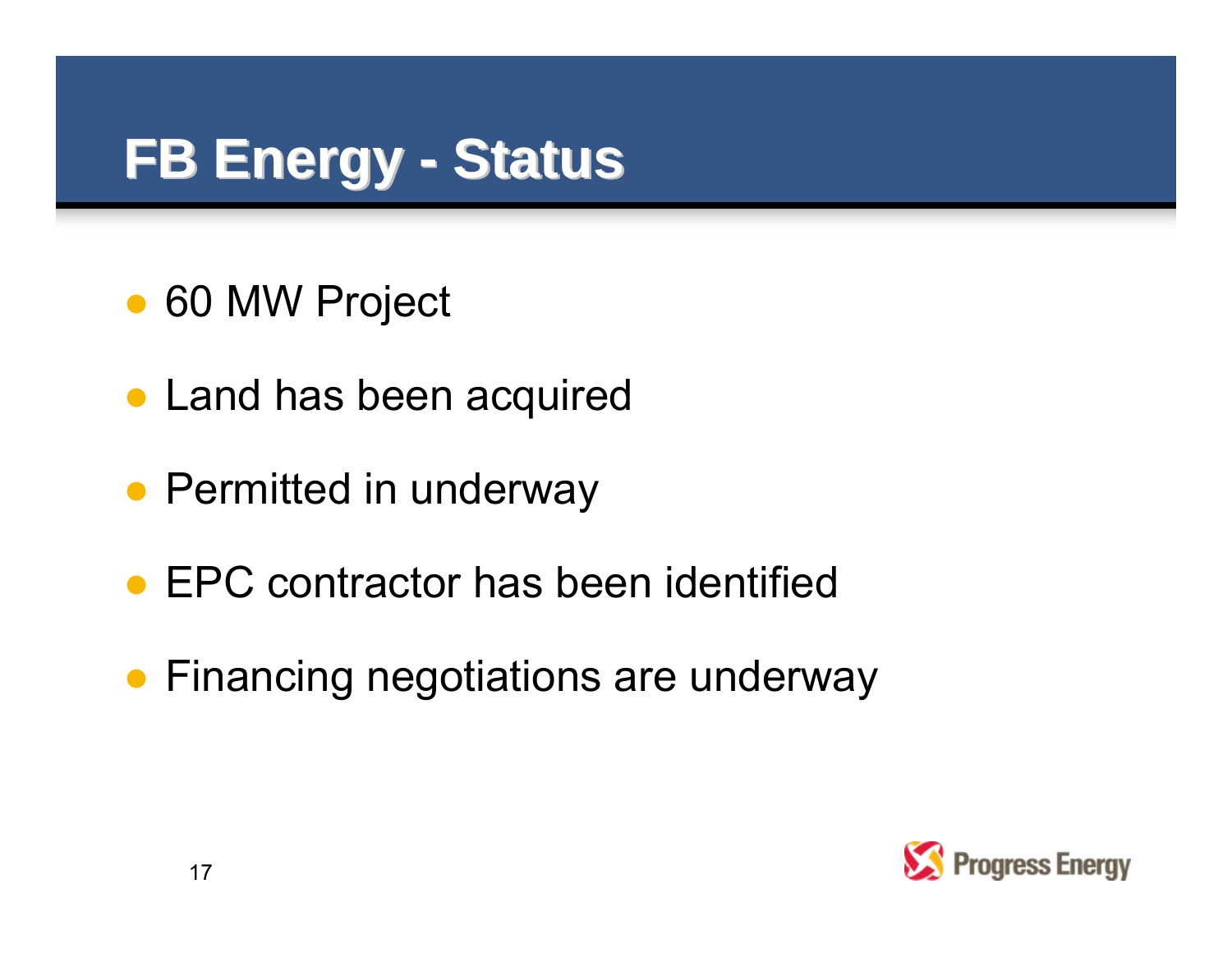# **TransWorld TransWorld Energy –Status Update Status Update**

- A site for the 40 MW Facility has been identified and the purchase is being finalized
- Received positive response and favorable pricing from potential fuel suppliers in the area
- Received interest in financing this project and is evaluating potential financing offers